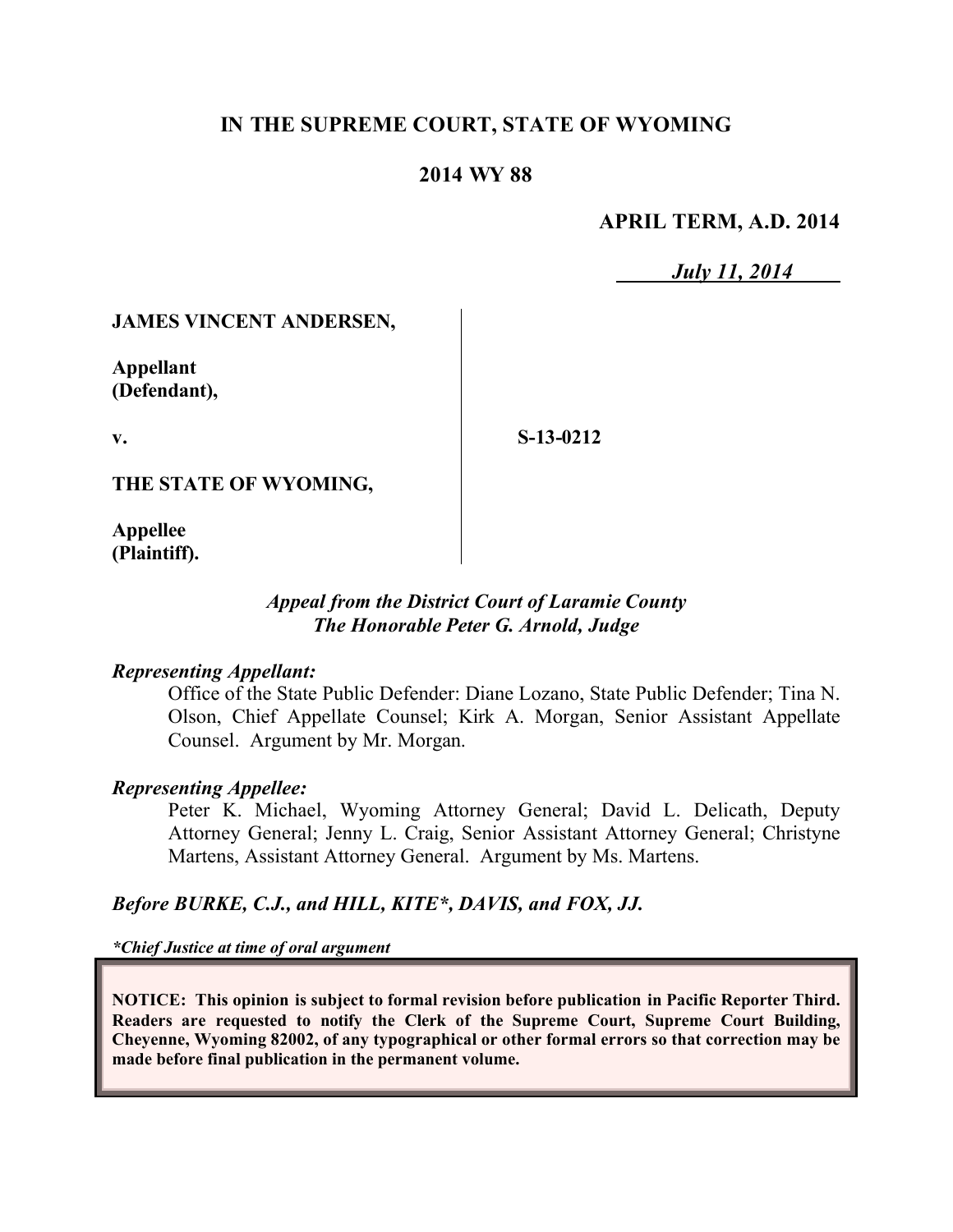### **DAVIS**, **Justice**.

[¶1] Appellant James Andersen challenges his conviction of felony child abuse for physically injuring his daughter in violation of Wyo. Stat. Ann. § 6-2-503(b)(i) (LexisNexis 2013). He argues that the district court failed to properly instruct the jury on the elements of the crime, and that the evidence was not sufficient to prove the offense beyond a reasonable doubt. We agree that the jury was not properly instructed on the elements of felony child abuse, and that the error created confusion with regard to the necessary elements of the crime and the burden of proof, resulting in material prejudice. The evidence presented at trial was, however, sufficient to support Appellant's conviction. We therefore reverse and remand for a new trial.

#### **ISSUES**

[¶2] 1. Did plain error occur because the district court's instruction on the elements of felony child abuse omitted language indicating that "physical injury" excludes "reasonable corporal punishment"?

2. Was the evidence sufficient to permit the jury to find Appellant guilty beyond a reasonable doubt of physically abusing his daughter in violation of § 6-2- 503(b)(i)?

## **FACTS**

[¶3] The events resulting in Appellant's conviction for physically abusing his fifteenyear-old daughter R.A. occurred on March 30, 2012. That afternoon, Appellant confronted R.A. about her report card, and the two had a heated conversation about her poor grades. Appellant began yelling at his daughter, but she ignored him. Ostensibly to get her attention, he hit her in the rib cage with an open hand. R.A. testified that the blow was not hard or really painful, but that it did cause a small bruise. R.A. indicated in a written statement for law enforcement that her father also slapped her in the face at some point during the argument. The slap did not leave a bruise, but it left a "little red mark" on the left side of her face and she "had a little blood" in her nose. However, R.A. testified at trial that the slap "wasn't hard" and she could not remember why her nose bled. $^1$ 

[¶4] During the course of this confrontation, R.A.'s younger brother and Appellant's son, D.A., arrived home from school.<sup>2</sup> D.A. observed R.A. get "smacked" in the ribs by

 $<sup>1</sup>$  The testimony of R.A. at trial was at times different than her written statement prepared on the night of</sup> the incident. The State moved to admit R.A.'s written statement into evidence, but the district court denied the request.

 $^{2}$  D.A. was thirteen at the time of the incident.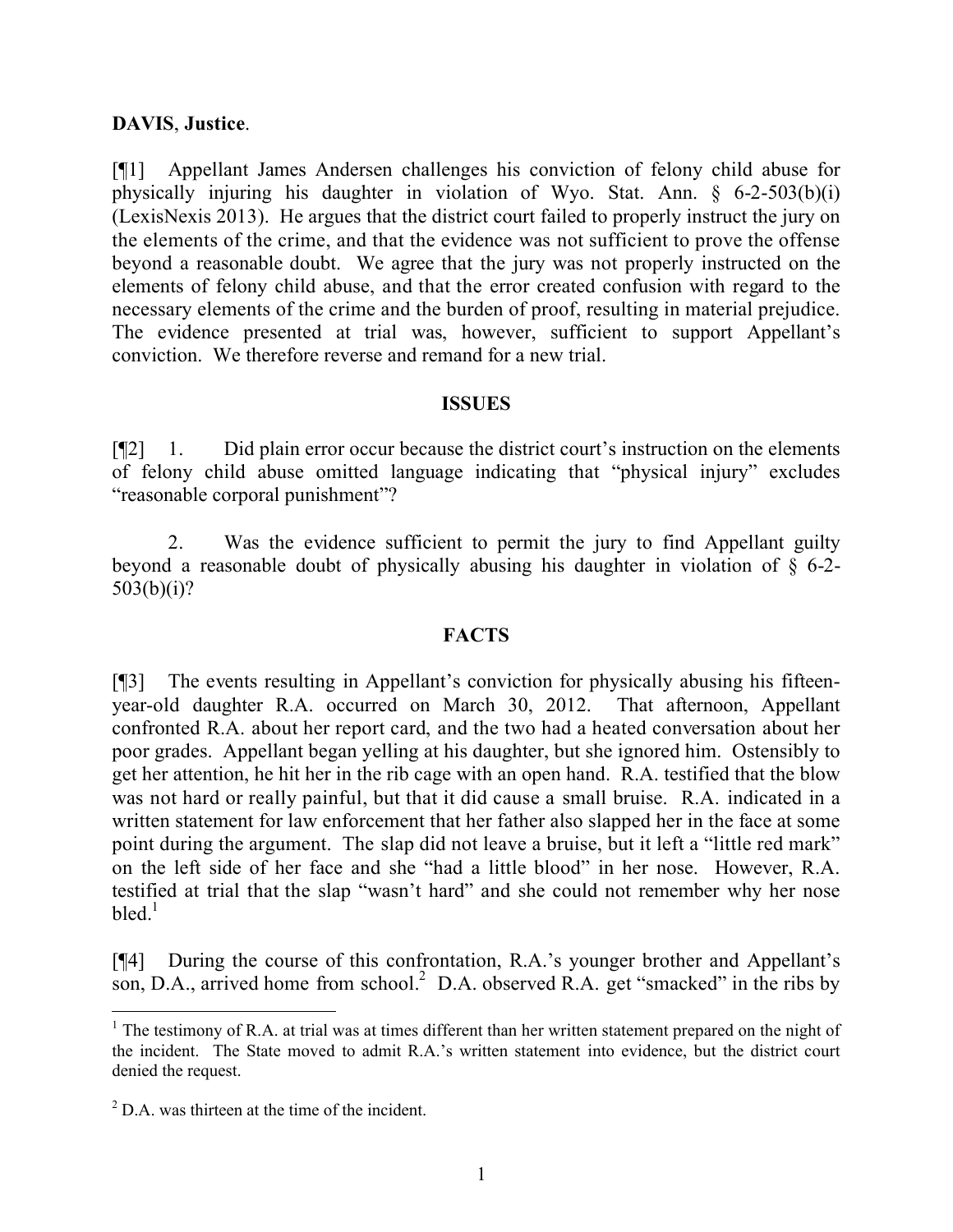their father. Appellant then directed his attention and anger towards D.A. because of his poor grades. We will not describe Appellant's conduct toward D.A. because the jury found him not guilty of abusing his son.

[¶5] After these disturbing events, Appellant and the two children went to a neighbor's house to help with yard and landscaping work. They returned home in the early evening, at which point Appellant fell asleep.

[¶6] Later that evening Mrs. Andersen came home, Appellant awoke, and the two began to argue about what had taken place earlier between him, R.A., and D.A. As they argued, R.A. became fearful that "something bad was going to happen," called the police, put the phone on the ground, and fled to a neighbor's house.<sup>3</sup> Crying and frightened, R.A. told the neighbor that her parents were arguing, which led the neighbor to call the police as well. Law enforcement arrived soon thereafter, investigated the scene, spoke with all involved, had R.A. and D.A. make written statements, and photographed the children's injuries.

[¶7] Appellant was arrested and charged with two counts of felony child abuse in violation of Wyo. Stat. Ann. § 6-2-503(b)(i), as well one count of assault of a household member in violation of Wyo. Stat. Ann.  $\frac{6}{5}$  6-2-501(b)(e). The two counts of child abuse were based on the alleged injuries inflicted on each of the children. The domestic battery charge, which was later dismissed on the State's motion, related to the argument between Appellant and his wife.

[¶8] After a three-day trial, the jury found Appellant guilty of abusing R.A., but acquitted him of abusing D.A. The district court sentenced Appellant to a term of four to five years incarceration, which it suspended in favor of five years of probation. Appellant timely perfected this appeal. Additional testimony and argument from Appellant's trial will be set forth *infra* as necessary.

## **DISCUSSION**

# *Jury Instructions*

[¶9] Appellant contends that the district court failed to properly instruct the jury as to the elements of felony child abuse under Wyo. Stat. Ann. § 6-2-503(b)(i). That statute provides:

> (b) A person is guilty of child abuse, a felony punishable by imprisonment for not more than five (5) years, if a person responsible for a child's welfare as defined in W.S. 14-3-

 $\overline{a}$  $3 R.A.$  put the phone on the floor at her home so the police could hear and record her parents' argument.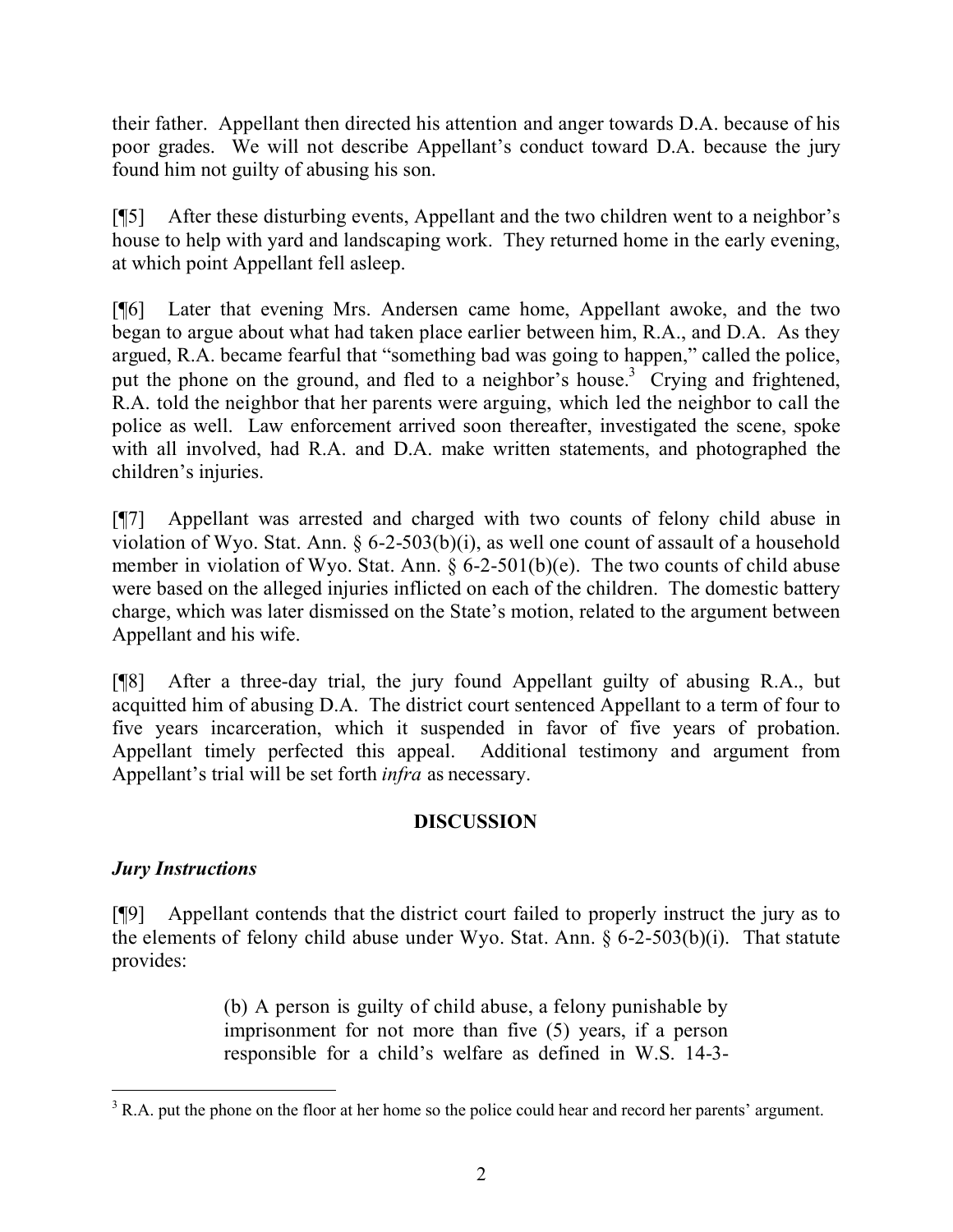202(a)(i) intentionally or recklessly inflicts upon a child under the age of eighteen (18) years:

(i) Physical injury as defined in W.S.  $14-3-202(a)(ii)(B)$ , **excluding reasonable corporal punishment**; . . . .

Wyo. Stat. Ann. § 6-2-503(b)(i) (LexisNexis 2013) (emphasis added). The jury was instructed as follows on the elements of the crime:

## INSTRUCTION NO. 6

The elements of the crime of Child Abuse, as charged in Count I in this case, are:

- 1. On or about the  $30<sup>th</sup>$  day of March, 2012
- 2. In the county of Laramie and State of Wyoming
- 3. The Defendant, JAMES VINCENT ANDERSEN
- 4. As a person responsible for the welfare of a child
- 5. Recklessly
- **6. Inflicted physical injury**

7. Upon a child R.A. under the age of eighteen (18) years.

If you find from your consideration of all the evidence that each of these elements has been proved beyond a reasonable doubt, then you should find the defendant guilty.

If, on the other hand, you find from your consideration of all the evidence that any of these elements has not been proved beyond a reasonable doubt, then you should find the defendant not guilty.

(Emphasis added). Instruction No. 7, the elements instruction regarding D.A., included identical elements.

[¶10] This Court generally defers to the district court's formulation of jury instructions. *Burnett v. State*, 2011 WY 169, ¶ 14, 267 P.3d 1083, 1087 (Wyo. 2011); *Granzer v. State*, 2008 WY 118, ¶ 8, 193 P.3d 266, 269 (Wyo. 2008). "[It] is afforded latitude to tailor the instructions to the facts of the case, and reversible error will not be found as long as the instructions when viewed as a whole and in the context of the entire trial fairly and adequately cover the issues." *Granzer*, ¶ 8, 193 P.3d at 269.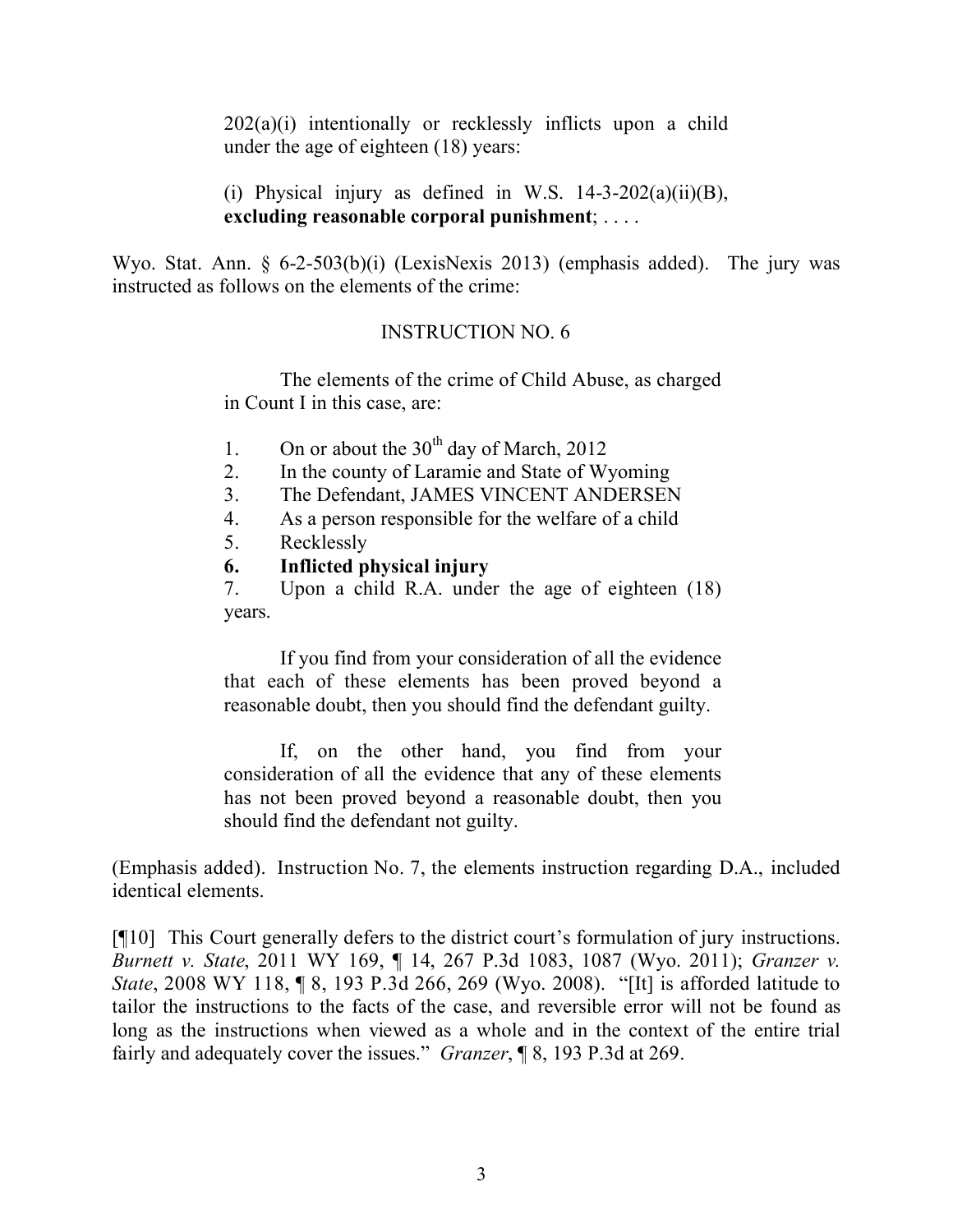[¶11] Appellant argues on appeal that Instruction No. 6 is confusing, misleading and an inaccurate statement of the law because it omitted any indication that physical injury excludes injury resulting from "reasonable corporal punishment." However, at trial he did not object to the instruction given or offer an alternative including the language he now claims was required. Accordingly, we review for plain error. *Jones v. State*, 2011 WY 114, ¶ 10, 256 P.3d 527, 532 (Wyo. 2011); *Granzer*, ¶ 19, 193 P.3d at 272.

[¶12] Plain error is established only when 1) the record clearly reflects the error, 2) there was a transgression of a clear and unequivocal rule of law, and 3) the party claiming error was denied a substantial right which materially prejudiced him. *Jones*, ¶ 15, 256 P.3d at 533. To establish prejudice, an appellant must show that the instruction confused or misled the jury concerning the proper principles of law. *Walker v. State*, 2012 WY 1, ¶ 6, 267 P.3d 1107, 1110 (Wyo. 2012).

[¶13] Turning to the merits, Appellant asserts, and the State concedes, that the first prong of the plain error test is satisfied because the jury instructions are in the record before us. The parties disagree, however, as to the remaining two prongs. Having carefully examined the statute, controlling case law and the entire record, we agree with Appellant that a clear and unequivocal rule of law was violated, and that the error denied Appellant substantial rights and resulted in material prejudice.

[¶14] The function of jury instructions is to afford the jury with a "foundational legal understanding to enable a reasoned application of the facts to the law." *Walker v. State*, 2013 WY 58, ¶ 31, 302 P.3d 182, 191 (Wyo. 2013); *see also Jones*, ¶ 11, 256 P.3d at 532. Two major principles of our system of justice are unwavering adherence to the rule of law, and trust in juries to resolve factual disputes. Correct instructions on the law are the thread that binds those two principles together. They make it possible for the jury to apply general rules of law enacted by the legislature or adopted by the courts to the particular case before it. It is therefore crucial that the district court provide a correct précis of the law and adequately cover all relevant issues in order to assure that the jury is not left to decide the case on some other and perhaps improper basis. *Walker*, ¶ 31, 302 P.3d at 191*.* To test whether the jury has been properly instructed on the necessary elements of the crime, we must ask if the instructions leave doubt as to the circumstances under which the crime can be found to have been committed. *Id.*; *see also Gentilini v. State*, 2010 WY 74, ¶ 20, 231 P.3d 1280, 1286 (Wyo. 2010).

[ $[15]$  Wyo. Stat. Ann. § 6-2-503(b)(i) expressly provides that a person responsible for a child's welfare is not guilty of child abuse if the physical injury results from reasonable corporal punishment. In other words, because reasonable corporal punishment is a listed element, the State must prove beyond a reasonable doubt that the physical injury is not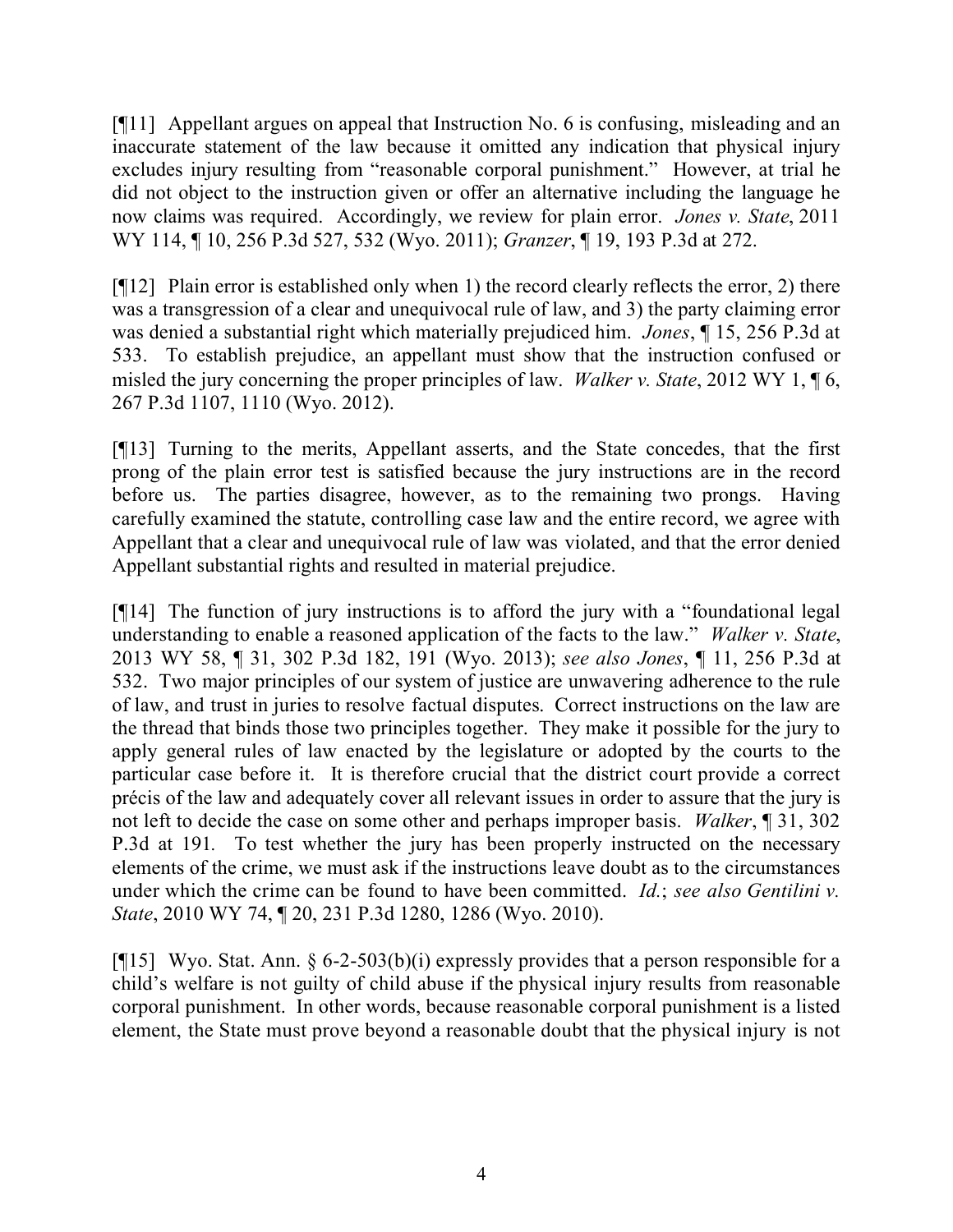the result of discipline a parent is permitted to administer.<sup>4</sup> Instruction No. 6 stated only that a defendant is guilty of child abuse for inflicting "physical injury." It omitted the "excluding reasonable corporal punishment" element of the crime. The instruction might therefore allow the jury to find Appellant guilty of abusing R.A. for any physical injury without determining whether the conduct in question had been shown not to be reasonable corporal punishment beyond a reasonable doubt. Consequently, we cannot conclude that the jury instruction correctly states the law and adequately covers the relevant issue.

[¶16] The State contends that when Instruction No. 6 is read in conjunction with Instruction No. 10, which defines the term "physical injury," the jury was in fact adequately informed of what was required to find Appellant guilty of abusing R.A. in violation of  $\S 6$ -2-503(b)(i). The latter instruction provided as follows:

## INSTRUCTION NO. 10

**As used in Instruction 7** "physical injury" means any harm to a child including but not limited to disfigurement of any bodily organ, skin bruising if greater in magnitude than minor bruising associated with reasonable corporal punishment, bleeding, burns, fractures of any bones, subdural hematoma or substantial malnutrition.

(Emphasis added).

 $\overline{a}$ 

[¶17] The State is correct that we do not single out individual jury instructions or parts of them, but that we instead consider the instructions as a whole. *Burnett*, ¶ 14, 267 P.3d at 1087; *Granzer*, ¶ 8, 193 P.3d at 269*.* However, we cannot accept the State's contention that Instruction No. 10 rectified the omission of an element in Instruction No. 6. For starters, Instruction No. 10 fails to inform the jury that the State had the burden of proving that the Appellant's actions against R.A. were not reasonable corporal punishment beyond a reasonable doubt. Although Instruction No. 6 told the jury that the State had to prove every element of the offense beyond a reasonable doubt, the need to disprove reasonable corporal punishment was not a listed element.

[¶18] Furthermore, Instruction No. 10 only refers to Instruction No. 7, which is the count of child abuse relating to Appellant's son D.A., and not that relating to his daughter R.A. If the jury read Instruction No. 10 literally, as it was entitled to do given the fact that other instructions directed it to follow the court's instructions whether it agreed with

<sup>&</sup>lt;sup>4</sup> For many years the parental privilege of corporal punishment was a common law defense, which this State recognized. *See Keser v. State*, 706 P.2d 263, 268-70 (Wyo. 1985). The legislature amended the child abuse statute in 1998 and made this common law defense an element of § 6-2-503(b)(i). *See* 1998 Wyo. Sess. Laws Ch. 93.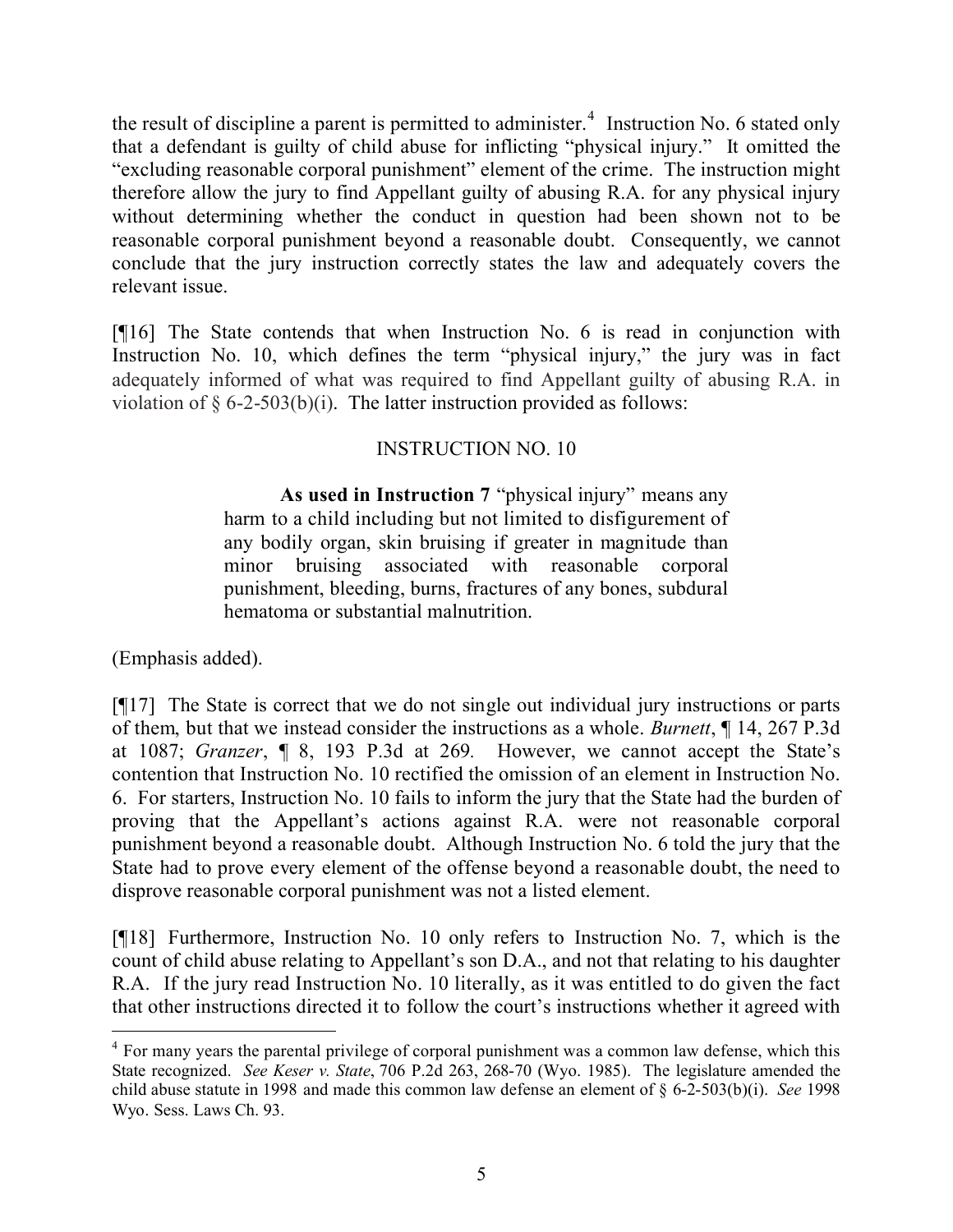them or not, it could have believed that the reasonable corporal punishment limitation did not apply to the count relating to R.A. Perhaps it reached the result it did simply because the evidence was stronger as to R.A. than as to D.A., but the instructions are clearly confusing. When we examine them as a whole, we are compelled to conclude that the district court violated a clear and unequivocal rule of law by failing to instruct on all of the elements of child abuse under  $\S$  6-2-503(b)(i). Accordingly, the second prong of the plain error test is satisfied.

[¶19] As to the third prong of our plain error analysis, we find that the error resulted in a denial of a substantial right resulting in material prejudice to Appellant. First, for the reasons explained above, we cannot help but conclude that the jury likely was misled and confused as to the necessary elements of child abuse pursuant under § 6-2-503(b)(i). *See Walker*, **[6, 267 P.3d at 1110. Indeed, the prosecutor was apparently bemused as well, as** she made the following argument in closing:

> Instruction No. 6 and 7 -- and these are the elements that the State has to prove beyond a reasonable doubt. Just these elements, nothing else. Nothing more.

> > \* \* \*

[A]buse is still abuse, and harm is still harm. And the statute and the jury instructions tell you that physical injury -- this is Instruction No. 10 -- means any harm to a child including but not limited to. And then it goes on to give you some examples, talks about bleeding. But the important thing to remember is physical injury means any harm. And look at this instruction and apply the law to the facts.

\* \* \*

[W]hat we do have, ladies and gentleman, is harm, physical injury. It doesn't matter that it's on a very low spectrum as compared to broken bones or disfigurement, but we still have physical injury.

(Quotation marks omitted). The argument incorrectly stated, or at least wrongly implied, that any harm met the requirement of "physical injury," and that the State did not need to disprove beyond a reasonable doubt that R.A.'s physical injuries were the result of reasonable corporal punishment.<sup>5</sup> *See Sanderson v. State*, 2007 WY 127, ¶¶ 44-45, 165 P.3d 83, 95 (Wyo. 2007) (rejecting "[t]he State's broad reading of the phrase 'any harm'

 $\overline{a}$  $<sup>5</sup>$  The State commendably conceded in its brief that the prosecutor misstated the law.</sup>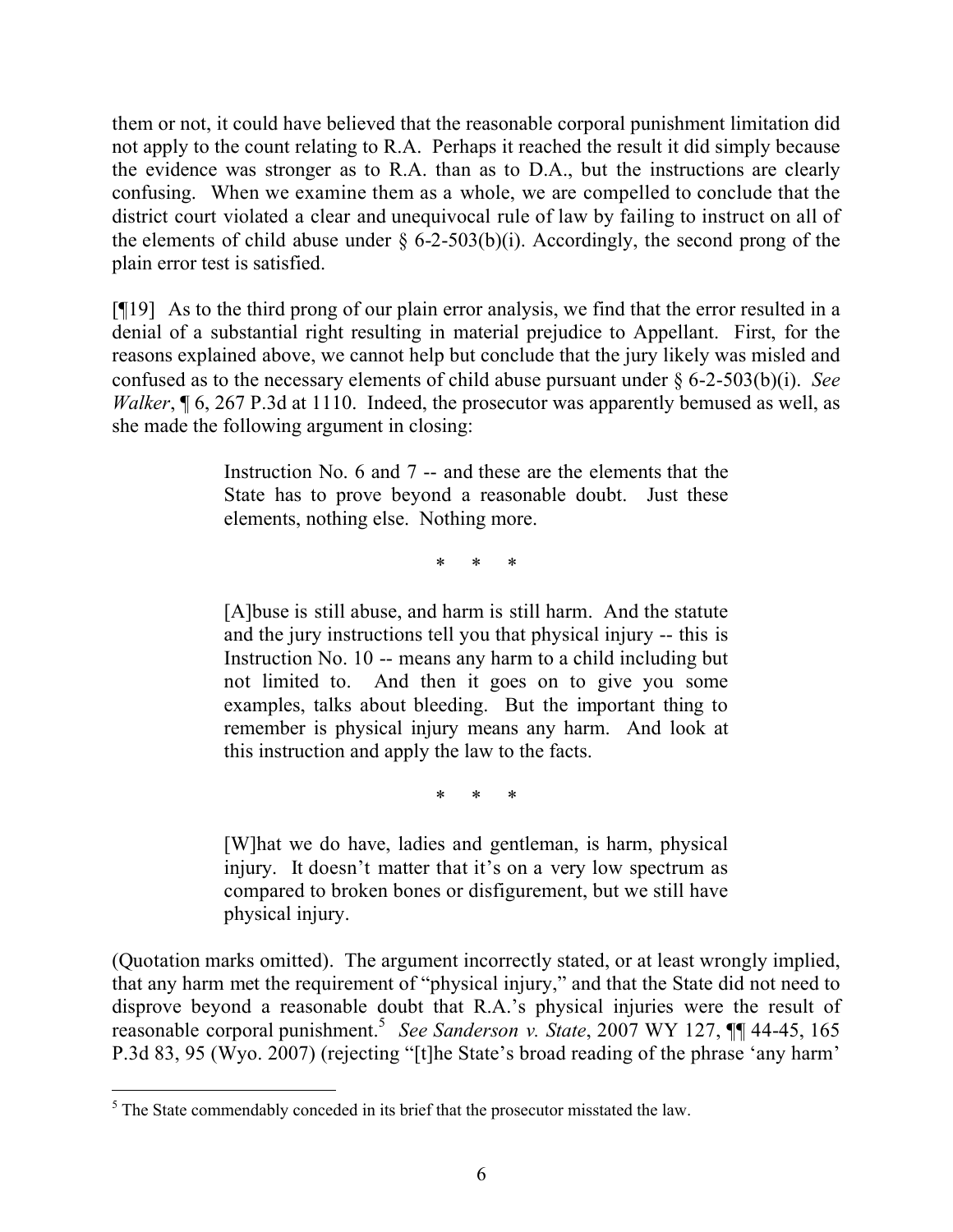to encompass any harm, no matter how small . . . ."); *see also Drennen v. State*, 2013 WY 118, ¶¶ 14-16, 311 P.3d 116, 122-23 (Wyo. 2013) (finding plain error because the prosecutors' repeated misstatements regarding the law were prejudicial). We find that these misstatements amplified the erroneous instructions, which no doubt further "confused or misled the jury with respect to the proper principles of law." *Walker*, ¶ 6, 267 P.3d at 1110.

[¶20] We have held that "[u]nder the plain error standard, failure to instruct on an essential element is not reversible if the element was not contested or where evidence of the defendant's guilt is overwhelming because, under those circumstances, the defendant suffers no prejudice from the violation." *Jones*, ¶ 14, 256 P.3d at 533 (quotation marks omitted). However, we have also pointed out that "there will be few instances in which these criteria are met, and it will be the rare case in which the omission of an element of a crime from the jury instructions does not cause prejudice to the defendant." *Id.* This is not one of those rare cases.

[¶21] After a solicitous review of the record, we are satisfied that the elements of physical injury and reasonable corporal punishment were contested by Appellant and that evidence of his guilt was not so overwhelming that we can find the error to be harmless. *See Jones*, ¶ 14, 256 P.3d at 533. Appellant's theory of the case was that he applied physical force to discipline R.A. He did not deny striking her, and in fact admitted to hitting her with an open hand on the side to punish her and to get her attention. He testified that the blow was not hard, and that R.A. stood her ground and continued to curse at him after he struck her.

[¶22] R.A. testified consistently that Appellant hit her with an open hand on the side of her body to "get my attention because I wasn't acknowledging him." R.A. also indicated that the blow was not hard and not really painful, but that it did cause a small bruise. In addition, R.A. said that her father had slapped her in the face at some point during this argument, which left a "little red mark" on the left side of her face and she "had a little blood" in her nose. However, she also testified that the slap "wasn't hard." While we certainly do not condone Appellant's use of force, the evidence of guilt was not "overwhelming," as our precedent requires it to be. We therefore find that Appellant was materially prejudiced and that the third prong of the plain error test has been established. Because Appellant has proven plain error, we reverse his conviction.

# *Sufficiency of the Evidence*

[¶23] Appellant also claims that the evidence was not sufficient to prove child abuse beyond a reasonable doubt because the State did not establish that the force he used was in excess of that permissible as reasonable corporal punishment. Therefore, although we reverse his conviction because the jury was not instructed correctly, we must also resolve whether the evidence was sufficient to convict him as a matter of law. *Granzer*, ¶ 23, 193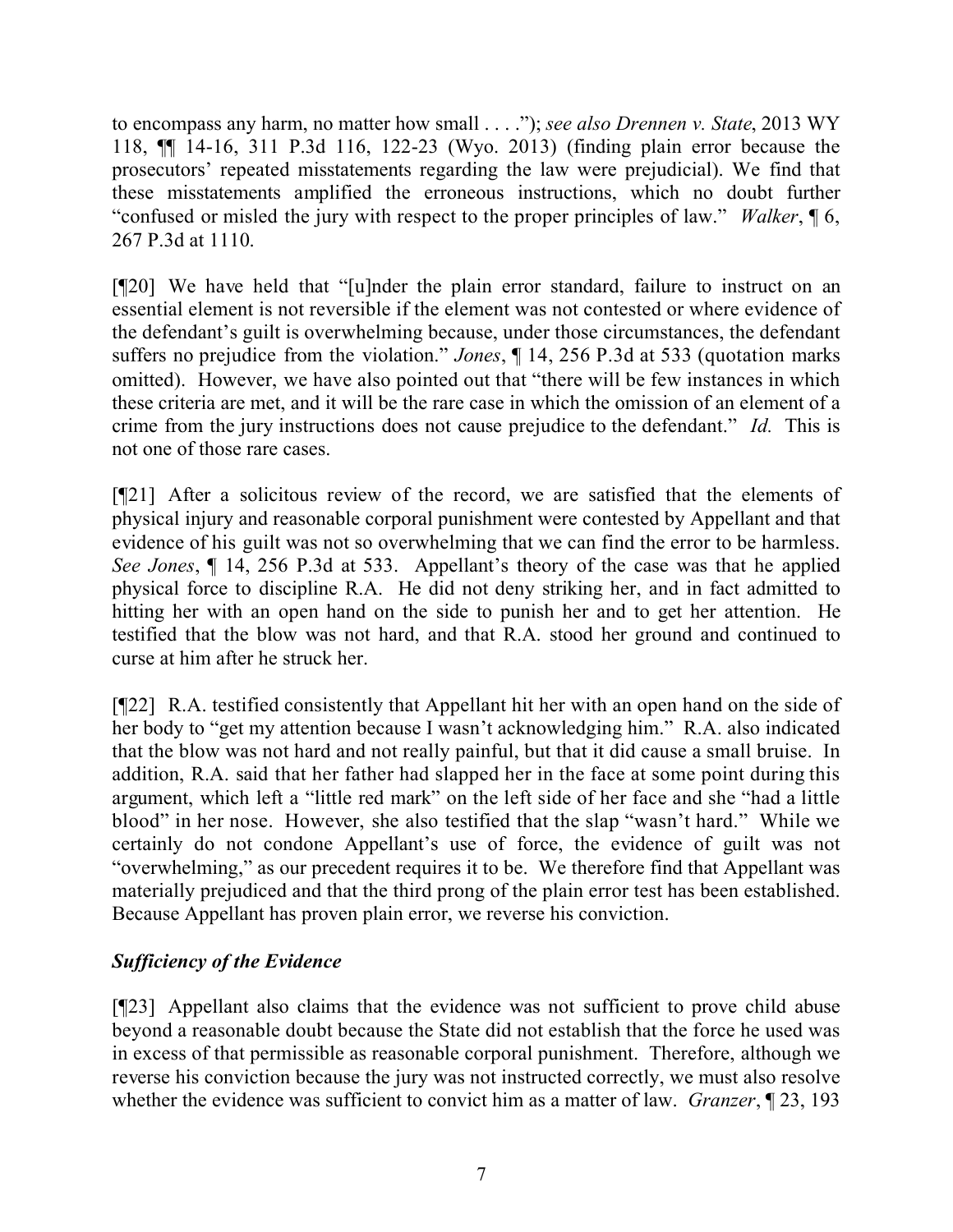P.3d at 272. If it was not, Appellant is entitled to be acquitted, in which case the State could not retry him. *Id.* We review the sufficiency of the evidence under the following standard:

> We examine and accept as true the State's evidence and all reasonable inferences which can be drawn from it. We do not consider conflicting evidence presented by the defendant. We do not substitute our judgment for that of the jury; rather, we determine whether a jury could have reasonably concluded each of the elements of the crime was proven beyond a reasonable doubt. This standard applies whether the supporting evidence is direct or circumstantial.

*Guerrero v. State*, 2012 WY 77, ¶ 14, 277 P.3d 735, 738-39 (Wyo. 2012) (quoting *Anderson v. State*, 2009 WY 119, ¶ 6, 216 P.3d 1143, 1145 (Wyo. 2009)).

[¶24] The State's evidence must be accepted as true, and it must be given all favorable inferences flowing from it. Appellant admitted that he hit R.A. with an open hand on her rib cage. The State also proved that he slapped R.A. in the face after hitting her in the side. The blow to R.A.'s side resulted in a bruise, and the slap to her face left a mark and possibly bloodied her nose.

[¶25] Appellant's assertion that R.A.'s injuries were not severe and that he administered reasonable corporal punishment as a matter of law is unavailing when we view the evidence under the proper standard of review. Both bruising and bleeding can qualify as a "physical injury" sufficient to support a conviction for felony child abuse. Wyo. Stat. Ann. § 6-2-503(b)(i); Wyo. Stat. Ann. § 14-3-202(a)(ii)(B) (LexisNexis 2013).

[¶26] Whether it is reasonable corporal punishment to strike a child in the ribs and the face is for the jury to determine, and a reasonable jury could decide that it was not. *See Sanderson*, ¶¶ 43-45, 165 P.3d at 95; *see also Swan v. State*, 2014 WY 38, ¶¶ 13-16, 320 P.3d 235, 239-40 (Wyo. 2014); *Keser*, 706 P.2d at 266-68; *State v. Spiegel*, 39 Wyo. 309, 312-13, 270 P. 1064, 1065 (1928). This is a determination that jurors, many of whom are parents, and all of whom have been children, are uniquely qualified to make. The record convinces us that the evidence presented was sufficient to find Appellant guilty of abusing R.A. pursuant to  $\S 6$ -2-503(b)(i).

## **CONCLUSION**

[¶27] The district court erred when it failed to instruct the jury in the elements instruction of the count relating to R.A. that physical injury excludes "reasonable corporal punishment," as required by Wyo. Stat. Ann.  $\S$  6-2-503(b)(i). The instructions were also confusing as to the burden of proof as to this element, and Appellant has shown